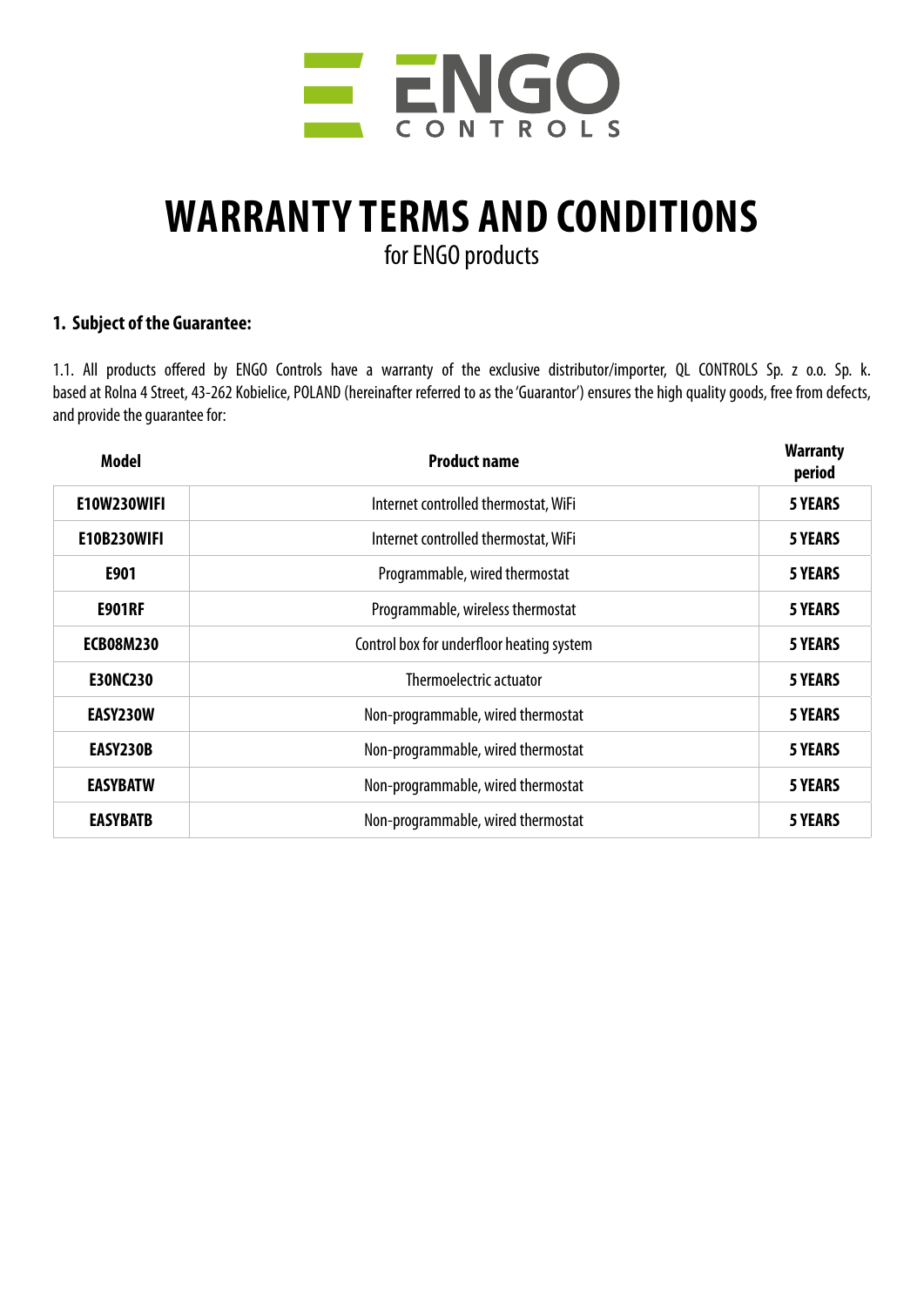1.2. QL Controls provides a warranty for products supplied in accordance with the table above, but no longer than the period shown in the table above plus 12 months from the date of sale of the product from QL Controls to the Distributor.

# **2. Conditions which Warranty contains.**

2.1. Warranty and post-warranty service will be carried out by the Distributor's service staff. Under the warranty services the Distributor is obliged to check any complaints of the Clients. This warranty covers hidden manufacturing defects, revealed during the warranty period.

2.2. This warranty will not apply if any defect or damage is a result of:

- incorrect installation that is not in compliance with the manual;
- usage and maintenance, which is not in accordance with product instruction and against its destination;
- inadequate servicing (application of chemicals, caustic or abrasive substances for case, display and buttons maintenance);
- unauthorized service interference (repair, alteration or modification carried out without the written permission of the Guarantor);
- improper handling, storage, an improper services (including not using of recommended maintenance) or random events such as: a fire, a gas leak, flooding, a breakdown of electricity, lighting and power line surges; or if damage occurs:
- during delivery;
- as a consequence of natural product use.

2.3. Guarantee rights are entitled only to the Client, who is able to submit the proof of purchase. Otherwise the claim shall be null and void. 2.4. This guarantee shall not exclude, limit or suspend the Customer rights when the provided product is inconsistent with the purchase agreement.

# **3. Registration of complaints.**

3.1. To start a warranty service the complaint has to be notified and approved at location where the purchased has taken place or via e-mail: serwis@engocontrols.com, using a complaint protocol available to download on ENGOwebsite: www.engocontrols.com in a Tab named 'Download' or 'Technical support'.

3.2. The contesting complaint must be made within 2 working days after the defect was detected.

The Purchaser is obligated to specify whether the claims is on the ground of warranty or on any other grounds. Otherwise it will be deemed that the claim is made on the basis of commercial guarantee.

3.3. The Guarantor commits to investigate the claim within 14 working days from the date of receiving the faulted goods. In case of need for technical clarifications of the product to determine the cause of the defect, this term may be prolonged. In this situation a replacement product will be hire for Distributor/Claimant by Guarantor, as to allow its to be used. Hiring products shall not considered or interpreted as acceptance of the claim.

3.4. Guarantor reserves itself the right to choose the manner of eliminating the defect (fault) of the goods.

3.5. Where the product's fault, which is the subject of the complaint, is removable (based on Guarantor assessment), whole warranty repairs shall be implemented under the Warranty service. If the nature of the defect does not require repair under the factory conditions, the Guarantor or his authorized representative may make warranty repairs in the Applicant's premises where defective products are located. In such case the Applicant is obliged to make an effort in the interaction and enable the repair of the products. If the nature of the defect requires its removal under the factory conditions, the Applicant, at the request of the Guarantor, is obliged to deliver to the Guarantor or his representative the product or its components by himself or at the expense of the Guarantor, using a courier according to the guidelines contained in the service protocol available at www.engocontrols.com.

3.6. Guarantor shall not be required to provide replacement product to the Distributor/Claimant during warranty service, with the exception laid down in point 3.3. Refusal to give the product for guarantor (or its parts) for repair under factory conditions or if applicant prevent repair at his premises will mean that the Guarantor has been discharged from the warranty obligations and that the applicant has renounced any warranty claims against the Guarantor.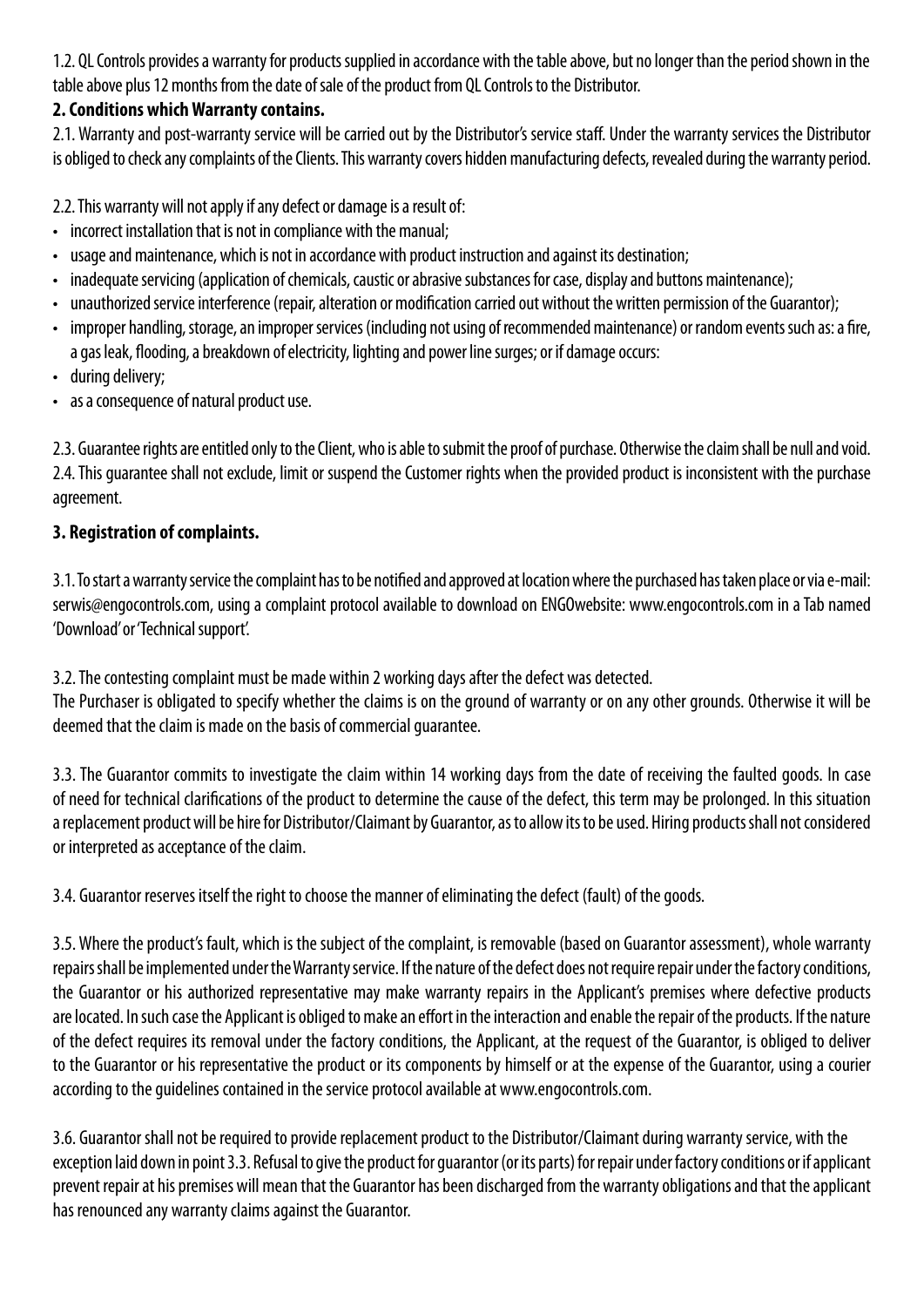#### 3.7. In case where:

• the defect is irremovable or

• the removal is not justified by economical reasons or

• can lead to decreased quality of the product, the execution of warranty obligation will be accomplish by replacement with a new product free of faults or a product of the same type, or by the issuing the certain amount to the Claimant. The amount shall correspond to price of product's acquisition. The Claimant is obligated to return faulty product to the Guarantor. At the time when product is issued to the Guarantor, then Distributor/Claimant will transfer an ownership of product to the Guarantor.

3.8. If a complaint is found as justified, warranty repair, replacing the product free of faults, or return of purchase price of the product shall take place within 30 days of the date of Guarantor's decision. In exceptional cases, where the deadline specified above will be impossible to meet, for the reason beyond Guarantor's control, the execution of a warranty obligations may be prolonged to a period necessary for fulling the duties. In situation from above, the Complainant will be informed in writing / via e-mail.

3.9. After warranty repair, the duration of the contract shall continue to run, but it shall be extended by the time of product repair.

# **4. The principles of proper maintaining and cleaning services of product's Surface.**

4.1. No brushers, wipers, or others which may scratch the product's surface may be used for cleaning or maintenance services. The user is not allowed to use active chlorine cleaning agents, abrasive and aggressive substances (contains corrosive acids, chlorine, solvents or bleaching agents).

4.2. Clean the outside of the housing, buttons or display with a soft cloth lightly moistened (not wet!). It is allowed to clean glass surfaces with mild, PH-neutral and colorless cleaning agents. Do not spray any liquid solution directly onto the product. When the surface has dried it should be polished with a delicate cloth.

4.3. This information is available at the company's internet site www.engocontrols.com.

### **Distributor of ENGO Controls:**

#### **QL CONTROLS Sp. z o.o., Sp. k.**

Rolna 4, 43-262 Kobielice POLAND office: +48-32-700-74-53 service: +48-32-750-65-05 fax: +48-32-790-44-85 NIP: 638-180-68-25 www.engocontrols.com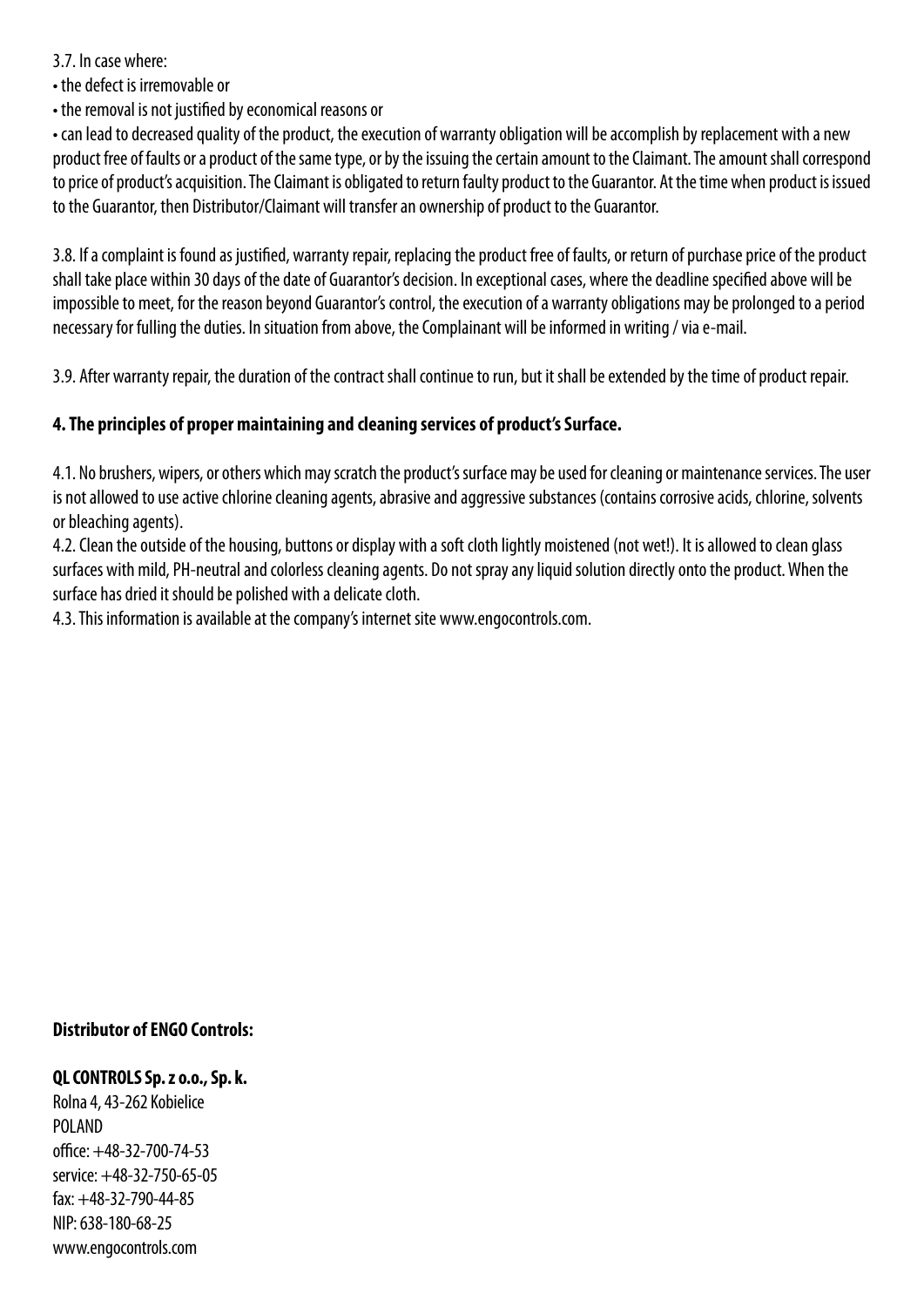

# **COMPLAINT PROTOCOL**

(to fill in by QL CONTROLS's service man )

#### **1. APPLICANT'S DATA 2. THE SUBJECT OF THE COMPLAINT**

| <b>FULL NAME</b>                                             | PRODUCT CODE                                                | <b>NO. OF UNITS</b> |
|--------------------------------------------------------------|-------------------------------------------------------------|---------------------|
|                                                              |                                                             |                     |
| CONTACT                                                      | <b>PURCHASE DATE</b>                                        |                     |
|                                                              |                                                             |                     |
| E-MAIL                                                       | PLACE OF PURCHASE                                           |                     |
|                                                              |                                                             |                     |
| RETURN ADDRESS / COMPANY STAMP<br>WHEN FAILURE WAS DETECTED? |                                                             |                     |
|                                                              | DEVICE DEFECTED SINCE BEGINNING (NEW, WITHOUT SIGNS OF USE) |                     |
|                                                              | HOW MUCH TIME DEVICE WAS IN USE SINCE INSTALLATION:         |                     |
|                                                              | <b>FAULT'S DESCRIPTION</b>                                  |                     |
|                                                              |                                                             |                     |
|                                                              |                                                             |                     |
|                                                              |                                                             |                     |
|                                                              |                                                             |                     |
|                                                              |                                                             |                     |
|                                                              | OTHER INFORMATIONS (E.G. DEVICE INSTALLATION PLACEMENT)     |                     |
|                                                              |                                                             |                     |
|                                                              |                                                             |                     |
|                                                              |                                                             |                     |
|                                                              |                                                             |                     |
|                                                              |                                                             |                     |
|                                                              |                                                             |                     |

The complaint should be sent to the **place of purchase**.

If complaint is considered favorably, the Client may collect the devices **directly at a distributor place (where the product was purchased**).

To make a warranty claim, the **proof of purchase** and **filled complaint protocol** must be supplied. Otherwise the claim shall be not valid.

### **3. SENDING THE COMPLAINT 4. CONSIDERATION OF THE COMPLAINT**

(TO FILL IN BY SERVICE MAN)

#### PERSON RECEIVING THE COMPLAINT

DATE

#### CONSIDERATION OF COMPLAINT